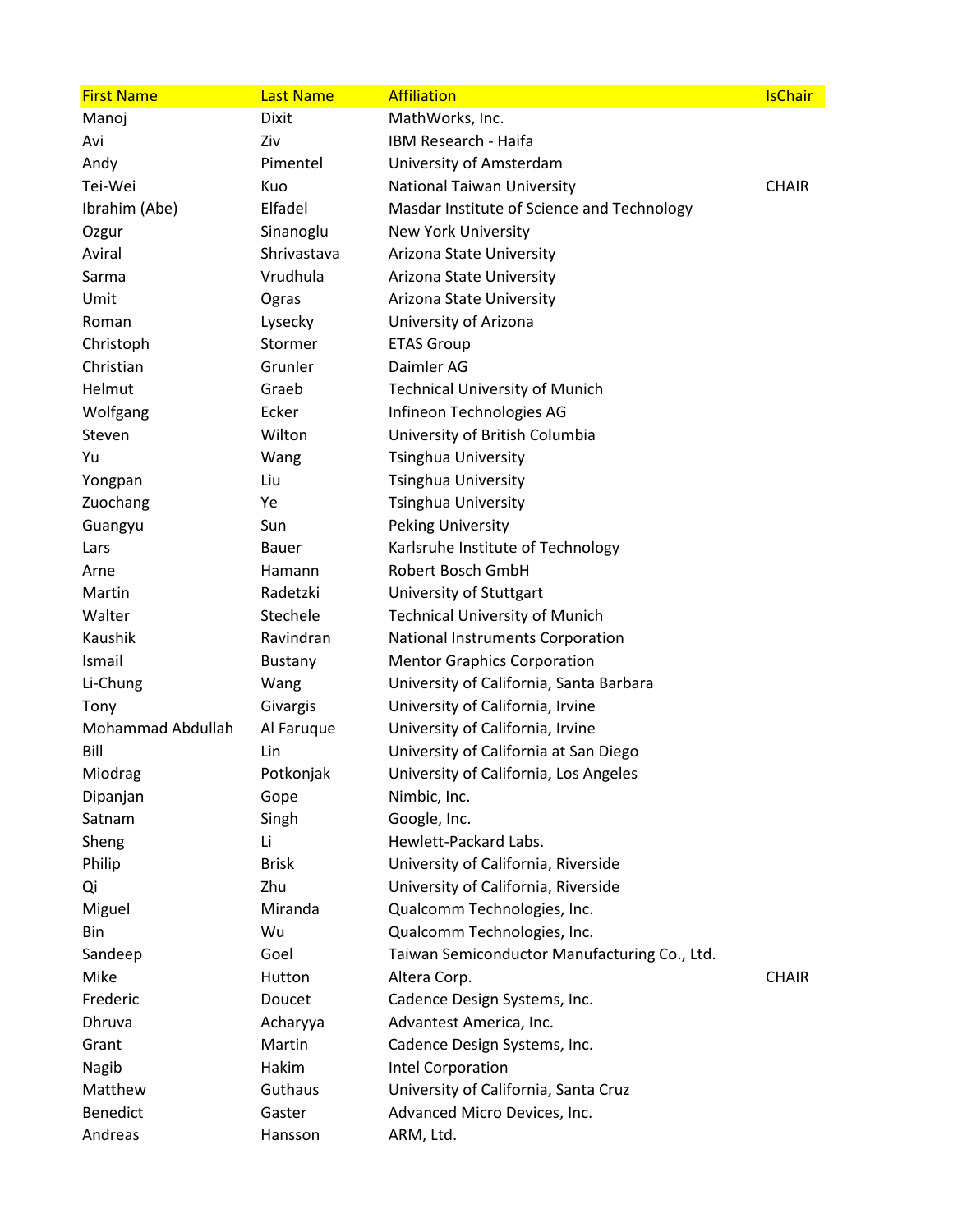| David            | Flynn           | ARM, Ltd.                                     |              |
|------------------|-----------------|-----------------------------------------------|--------------|
| Mario            | Paparo          | STMicroelectronics                            |              |
| Sudeep           | Pasricha        | Colorado State University                     | <b>CHAIR</b> |
| Mohammad         | Tehranipoor     | University of Connecticut                     |              |
| John             | Kim             | <b>KAIST</b>                                  |              |
| Youngsoo         | Shin            | <b>KAIST</b>                                  |              |
| Prabhat          | Mishra          | University of Florida                         |              |
| Ann              | Gordon-Ross     | University of Florida                         |              |
| Gang             | Quan            | Florida International University              |              |
| Fabien           | <b>CLERMIDY</b> | <b>CEA-LETI</b>                               |              |
| Sung Kyu         | Lim             | Georgia Institute Of Technology               |              |
| Arijit           | Raychowdhury    | Georgia Institute Of Technology               |              |
| Soonhoi          | Ha              | Seoul National University                     | <b>CHAIR</b> |
| Allon            | Adir            | IBM Research - Haifa                          |              |
| Ahmad-Reza       | Sadeghi         | <b>Technische University Darmstadt</b>        |              |
| Soheil           | Samii           | <b>General Motors Company</b>                 |              |
| Chris            | Chu             | Iowa State University                         |              |
| Seda             | Ogrenci Memik   | Northwestern University                       |              |
| Shobha           | Vasudevan       | University of Illinois                        |              |
| Marc             | Pouzet          | Ecole de technologie superieure               |              |
| Michael          | Niemier         | University of Notre Dame                      | <b>CHAIR</b> |
| Anand            | Raghunathan     | <b>Purdue University</b>                      |              |
| Dan              | Jiao            | <b>Purdue University</b>                      |              |
| Frédéric         | Pétrot          | TIMA Laboratory, CNRS/Grenoble INP/UJF        |              |
| Alberto          | Macii           | Politecnico di Torino                         |              |
| Zili             | Shao            | Hong Kong Polytechnic University              |              |
| Campbell         | Millar          | Gold Standard Simulations Ltd.                |              |
| L. Miguel        | Silveira        | INESC-ID/IST - TU Lisbon                      | <b>CHAIR</b> |
| Wayne            | Burleson        | University of Massachusetts, Amherst          |              |
| Gunar            | Schirner        | Northeastern University                       |              |
| Ayse             | Coskun          | <b>Boston University</b>                      |              |
| Luca             | Daniel          | Massachusetts Institute of Technology         |              |
| Yu               | Huang           | <b>Mentor Graphics Corporation</b>            |              |
| Pieter           | Mosterman       | MathWorks, Inc.                               |              |
| Mondira (Mandy)  | Pant            | Intel Corporation                             |              |
| Gang             | Qu              | University of Maryland                        |              |
| Ken              | <b>Butts</b>    | <b>Toyota Motor Corporation</b>               |              |
| Zhuo             | Feng            | Michigan Technological University             |              |
| Shiyan           | Hu              | Michigan Technological University             | <b>CHAIR</b> |
| S.               | Ramesh          | <b>General Motors Company</b>                 |              |
| Fabrizio         | Ferrandi        | Politecnico di Milano                         |              |
| Marco            | Santambrogio    | Politecnico Di Milano                         |              |
| Marc             | Riedel          | University of Minnesota                       |              |
| David Hung-Chang | Du              | University of Minnesota, Twin Cities          |              |
| Yiyu             | Shi             | Missouri University of Science and Technology |              |
| Qiang            | Xu              | Chinese University of Hong Kong               |              |
| Jose             | Monteiro        | <b>INESC-ID</b>                               |              |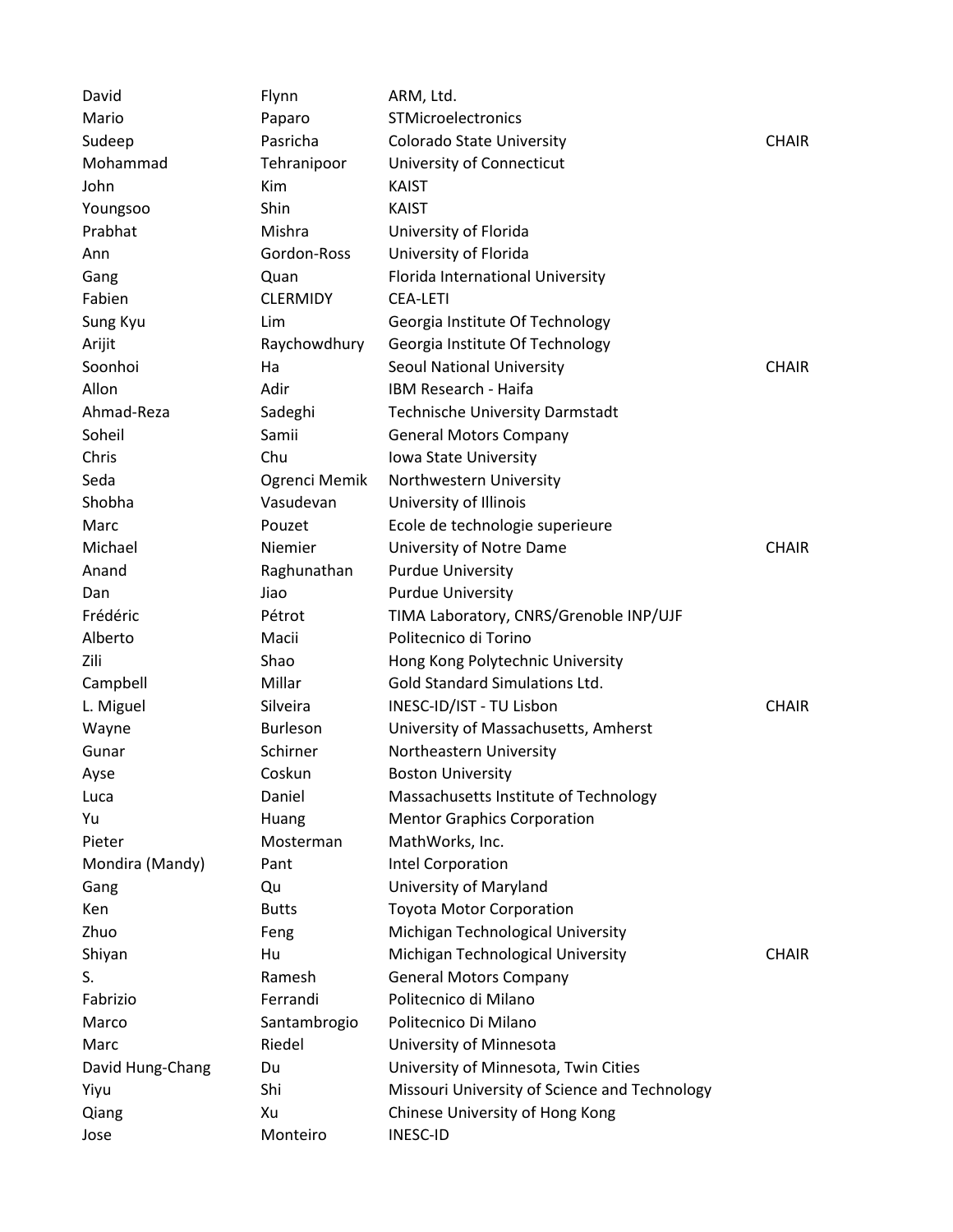| Albert          | Cohen         | Inria                                        | <b>CHAIR</b> |
|-----------------|---------------|----------------------------------------------|--------------|
| Alain           | Girault       | <b>INRIA</b>                                 |              |
| Evangeline F.Y. | Young         | Chinese University of Hong Kong              | <b>CHAIR</b> |
| Eric            | Keiter        | Sandia National Laboratories                 |              |
| Ramesh          | Karri         | Polytechnic Institute of New York University | <b>CHAIR</b> |
| Smita           | Krishnaswamy  | Columbia University                          |              |
| Garrett         | Rose          | Air Force Research Laboratory                |              |
| Qinru           | Qiu           | <b>Syracuse University</b>                   |              |
| Vladimir        | Zolotov       | Ibm T.J. Watson Research Center              |              |
| Jing            | Li            | <b>IBM T.J. Watson Research Center</b>       |              |
| Swarup          | <b>Bhunia</b> | Case Western Reserve University              |              |
| Vaughn          | <b>Betz</b>   | University of Toronto                        |              |
| Siddharth       | Garg          | University Of Waterloo                       |              |
| Taemin          | Kim           | Intel Corporation                            |              |
| John            | O'Leary       | Intel Corporation                            | <b>CHAIR</b> |
| Mustafa         | Ozdal         | Intel Corporation                            |              |
| Fei             | Xie           | <b>Portland State University</b>             |              |
| Seetharam       | Narasimhan    | Intel Corporation                            |              |
| Geoffrey        | Strongin      | Intel Corporation                            |              |
| Andres          | Takach        | Calypto Design Systems, Inc.                 |              |
| Andres          | Torres        | <b>Mentor Graphics Corporation</b>           |              |
| Masanori        | Hashimoto     | Osaka University                             |              |
| Petru           | Eles          | Linköping University                         |              |
| Onur            | Mutlu         | <b>Carnegie Mellon University</b>            |              |
| Alex            | Jones         | University of Pittsburgh                     |              |
| Yiran           | Chen          | University of Pittsburgh                     |              |
| <b>Bruce</b>    | Childers      | University of Pittsburgh                     |              |
| Hai             | Li            | University of Pittsburgh                     |              |
| Mahmut          | Kandemir      | Pennsylvania State University                |              |
| Vijaykrishnan   | Narayanan     | Pennsylvania State University                |              |
| Marco           | Di Natale     | Scuola Superiore Sant'Anna                   |              |
| Haibo           | Zeng          | <b>Mcgill University</b>                     |              |
| <b>Brett</b>    | Meyer         | <b>McGill University</b>                     |              |
| Jaejin          | Lee           | <b>Seoul National University</b>             |              |
| Hyunok          | Oh            | Hanyang University                           |              |
| Hiroyuki        | Tomiyama      | Ritsumeikan University                       |              |
| Martin          | Lukasiewycz   | TUM CREATE Ltd.                              | <b>CHAIR</b> |
| Tulika          | Mitra         | National University Of Singapore             | <b>CHAIR</b> |
| Akash           | Kumar         | National University of Singapore             |              |
| Georgi          | Gaydadjiev    | <b>Chalmers University of Technology</b>     |              |
| Yih-Lang        | Li            | National Chiao Tung University               |              |
| <b>Bing</b>     | Sheu          | Taiwan Semiconductor Manufacturing Co., Ltd. |              |
| Ru-Gun          | Liu           | Taiwan Semiconductor Manufacturing Co., Ltd. |              |
| Massimo         | Poncino       | Politecnico Di Torino                        | <b>CHAIR</b> |
| Enrico          | Macii         | Politecnico di Torino                        |              |
| Hiroshi         | Nakamura      | University Of Tokyo                          |              |
| Kenichi         | Osada         | Hitachi America, Ltd.                        |              |